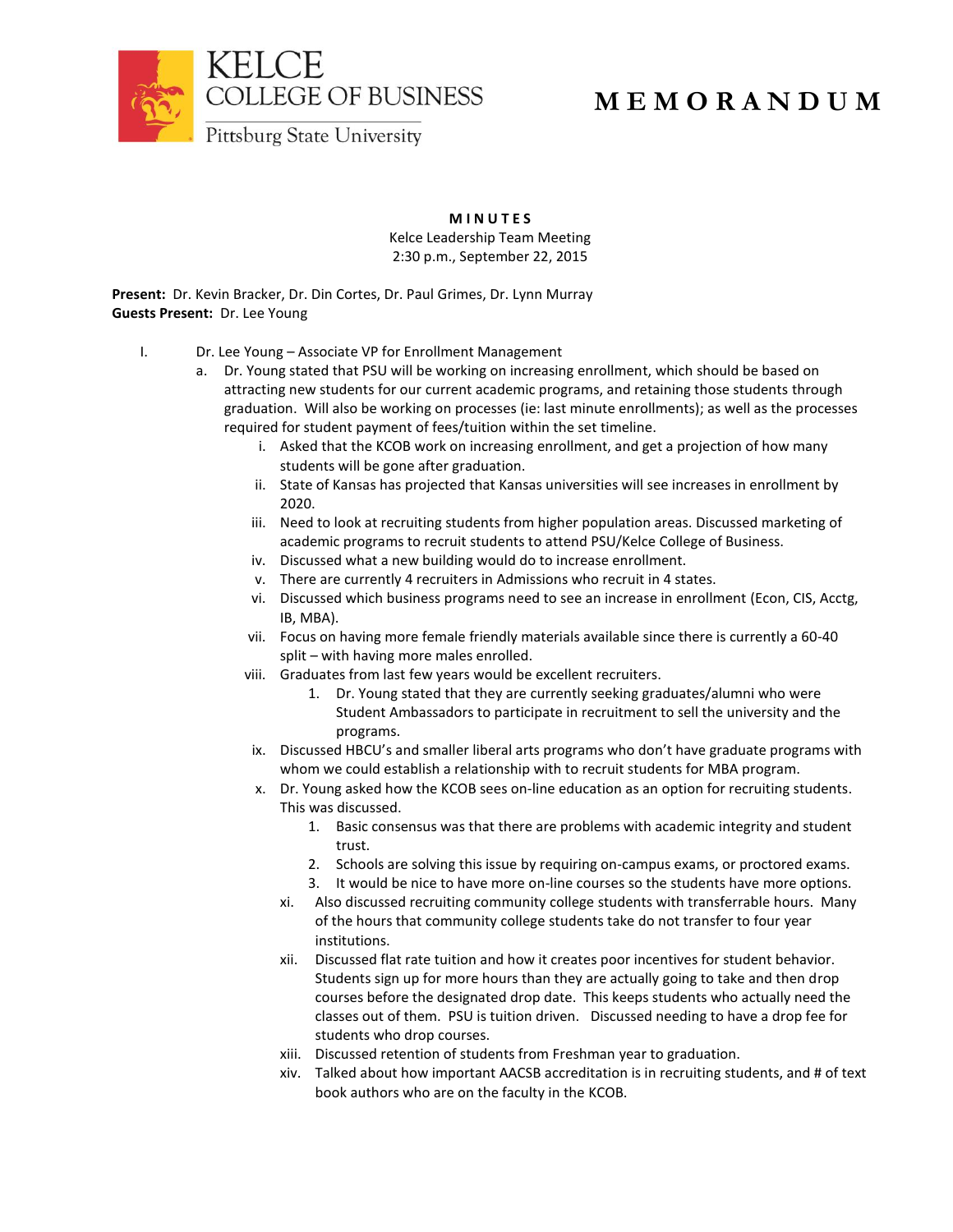- xv. Need to have good, consistent recruiting materials. KCOB would like to see more support from across the campus with recruiting materials dedicated to just the College. There are budget restraints. Dr. Young stated that his enrollment management committee may be able to discuss and suggest a change so that there are budgets available for individual programs to prepare their own recruiting materials. Need to maintain enthusiasm and excitement of recruits.
- II. PLC Recap
	- a. Summer Hours Survey
		- i. Committee conducted a survey of the success of the change in summer hours.
		- ii. Overall, PSU employees gave positive comments about the flexibility of summer work hours.
		- iii. If KLT members have input on summer work hours, they are requested to give it to Dr. Grimes.
	- b. Health Premiums Going Up
		- i. Health premium for Plan C (High Deductible) is going up the most.
		- ii. Deductibles are changing for all of the plans.
		- iii. There will be informational meetings for PSU employees.
	- c. Salary Letters and Market Adjustments
		- i. KCOB faculty should have received their new salary letters. The letters reflect the negotiated agreement with KNEA – 1% for the fall semester and an additional 1% in the spring semester.
- III. AACSB Meeting Recap Dr. Grimes attended, Chicago, September 20-21, 2015
	- a. There were 600 people in attendance at the conference.
	- b. Dr. Grimes' presentation was very well attended. Dr. Grimes presented information on Standard 2 and how the Kelce College completed it for the AACSB review.
	- c. Slides distributed.
- IV. Updates and Announcements
	- a. Cortes MBA
		- i. Dr. Cortes asked Kelce Chairs to check their spring schedule of MBA classes for conflicts.
		- ii. Dr. Grimes reported that MBA enrollments appear to be down across the country (this info came from the recent AACSB meeting he attended).
	- b. Bracker EFB
		- i. The Department has been looking at the possibility of restructuring the ECON minor so that it requires only 15 hours (down from 21 hours).
	- c. Murray MGMKT
		- i. Working on the schedule for Outstanding Alum, Ronnie Chang. All Kelce faculty will be invited to a lunch, he will speak to a class, visit Krimson Kultuur, and a few other activities.
		- ii. Jim McGraw, retired executive from the Marion Ewing Kauffman foundation will be a speaker in several MGMKT classes. Dr. Murray has spoken with Chris Kelly about publicity for him.
		- iii. Chris Kelly will be teaching a Social Media Marketing class in the spring semester.
	- d. Rosen ACIS no report
- V. Old Business none
- VI. New Business
	- a. Kelce Curriculum Committee meeting was held last Friday. Dr. Grimes attended and gave them an official charge. Revised core curriculum is due to KLT by the end of the year so that it can be voted on by the faculty.
	- b. Final committee assignments were distributed to KLT for Kelce faculty.
	- c. Talked about creating a college view book for the Kelce College.
	- d. Dr. Murray has volunteered to initiate marketing for the college starting in the spring suggestions: videos, brochures, college view book, newsletter.
	- e. John Lowe will be visiting campus on October 30 with his wife, Susan.
	- f. Bill Lewis will be returning to campus on October 17. Need to find some classes for him to make presentations to on that Monday to Finance and Accounting classes.